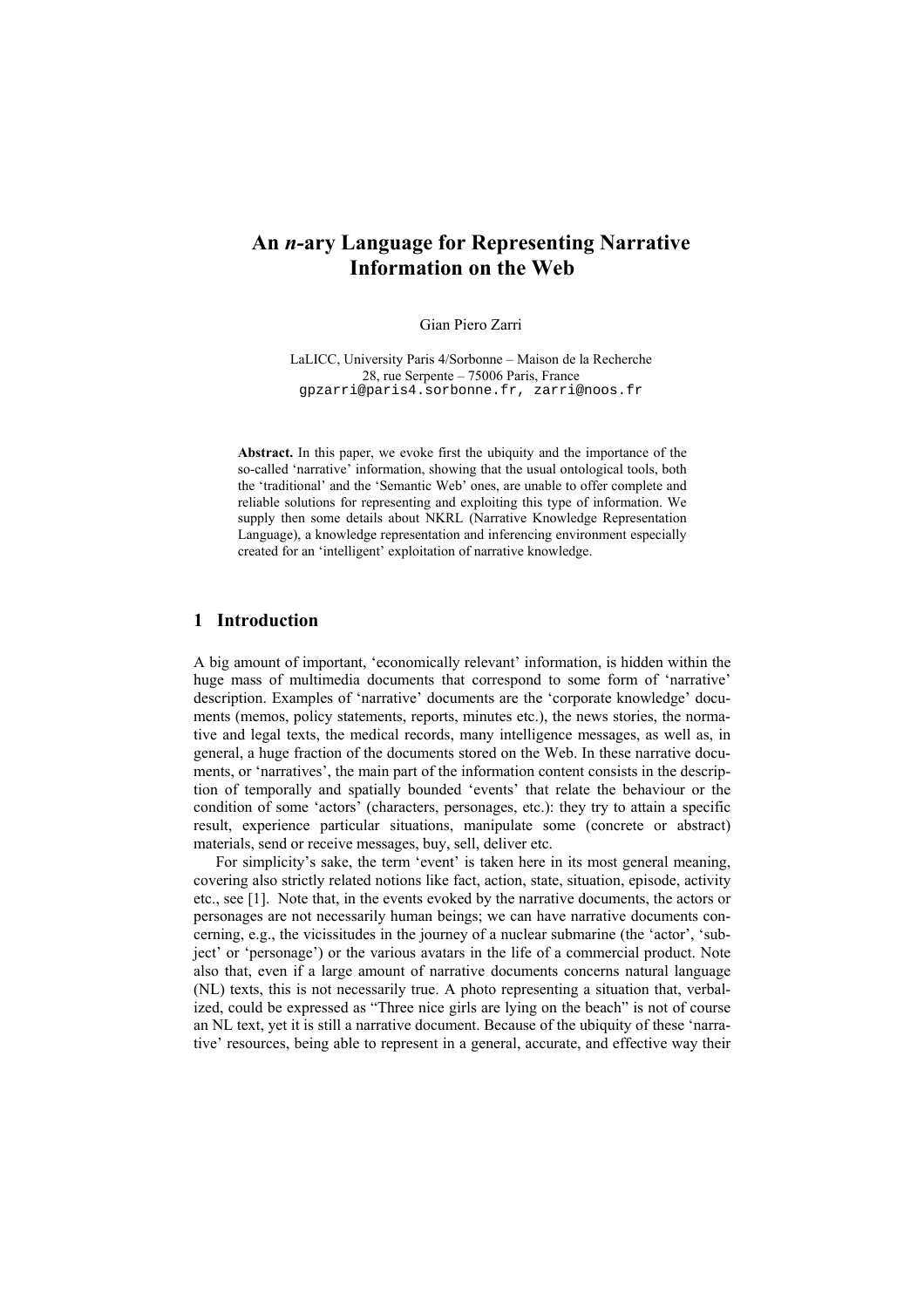semantic content  $-$  i.e., their key 'meaning'  $-$  is then both conceptually relevant and economically important.

In this paper, we present the main properties of NKRL ('Narrative Knowledge Representation Language'), see [2, 3], a language expressly designed for representing, and then 'intelligently' exploiting, the 'meaning' of complex multimedia narrative documents. In the next Section, "Narratives and Knowledge Representation", we will examine previous and current solutions proposed for the representation and processing of narratives. The following Section, "The NKRL Approach", will describe some of the NKRL's solutions, mentioning in particular the inference techniques proper to this language. A short 'Conclusion' will end the paper.

## **2 Narratives and Knowledge Representation**

### **2.1 The 'Standard' Ontology Approach and the '***n-***ary' Problem**

Usual ontologies – both in their 'traditional', see [4], and 'Semantic Web (W3C)' versions, see [5] – are not very suitable for dealing with narratives. Basically, ontologies organize the 'concepts' – that we can identify here with the important notions to be represented in a given application domain – into a hierarchical structure, able to supply an elementary form of definition of these concepts through their mutual generic/specific relationships ('IsA' links). A more precise definition is obtained by associating with them a set of *binary relationships* of the 'property/value' type (e.g., a 'frame'). Semantic Web (W3C) languages like RDF and OWL – and the great majority of the languages/environments for setting up 'ontologies' – are then denoted as '*binary*'. The combination of these two representational principles is largely sufficient to provide a *static*, *a priori* definition of the concepts and of their properties.

Unfortunately, this is not true when we consider the *dynamic behaviour* of the concepts, i.e., we want to describe their *mutual relationships* when they take part in some concrete action, situation etc. ('events'), see the very simple narrative "John has given a book to Mary". In this example, "give" is now an *n-ary (ternary) relationship* that, to be represented in a *complete and unambiguous way*, asks for some form of complex syntax where the arguments of the predicate, i.e., "John", "book" and "Mary", are introduced by some sorts of '*conceptual roles*' such as, e.g., "agent of give", "object of give" and "beneficiary of give" respectively. For representing the 'meaning' of narrative documents, the notion of '*role*' must then be necessarily added to the traditional 'generic/specific' and 'property/value' representational principles in order to specify the *exact function* of the different components of an event within the *formal description* of this event. Moreover, in a narrative context, we must also take care of those '*connectivity phenomena*' like causality, goal, indirect speech, coordination and subordination etc., that link together the basic 'elementary events'. It is very likely, in fact, that, dealing with the sale of a company, the global information to represent is something like: "Company X has sold its subsidiary Y to Z *because* the profits of Y have fallen dangerously these last years *due to* a lack of investments" or, returning to our previous example, that "John gave a book to Mary yesterday *as a*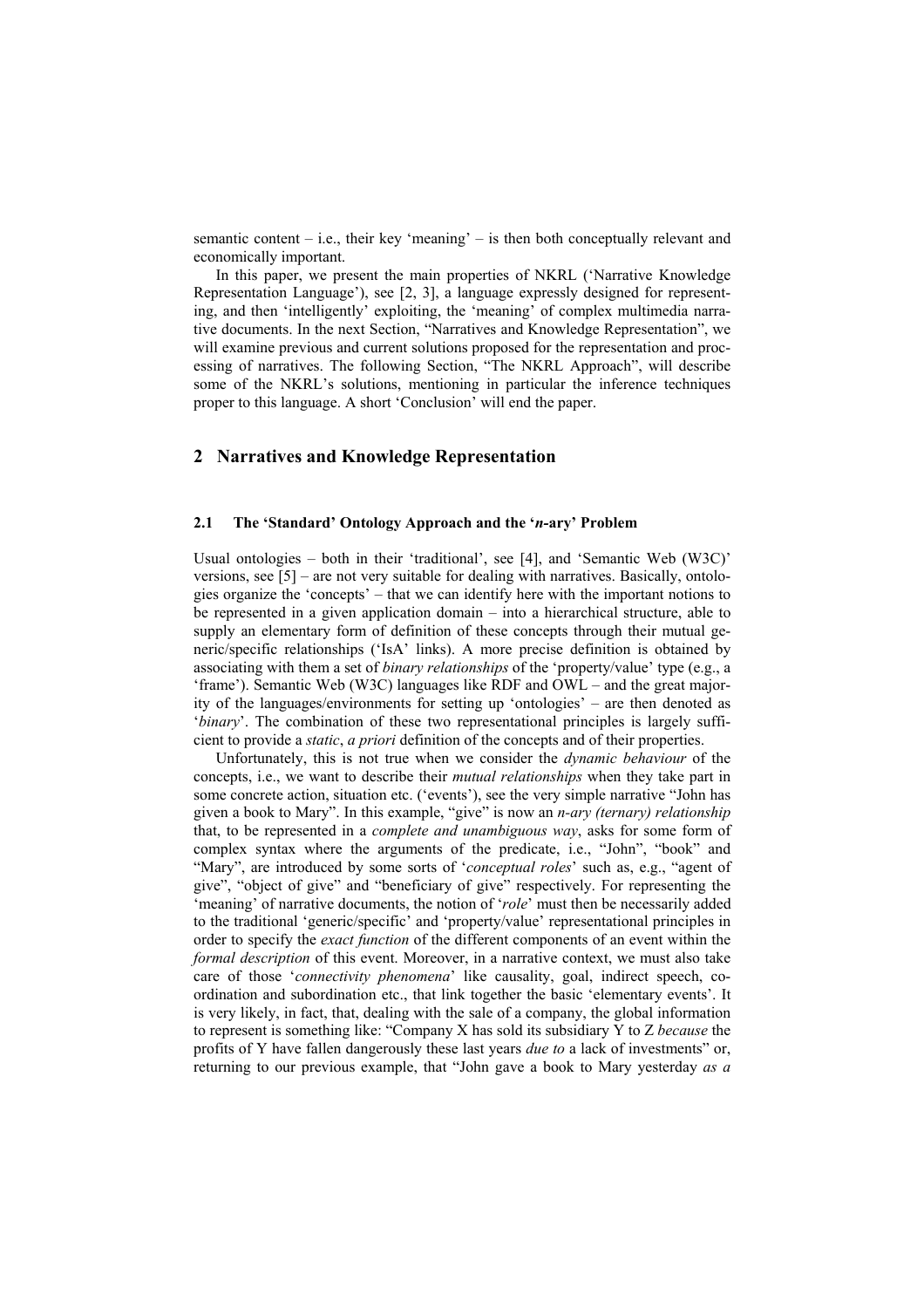present for her birthday" or that, dealing with the relationships between companies in the biotechnology domain, "X made a milestone payment to Y *because* they decided to pursue an in vivo evaluation of the candidate compound identified by X", etc. We are then here in the domain of the 'Discourse Analysis' which deals, in short, with the two following problems: i) determining the nature of the information that, in a sequence of statements, goes beyond the simple addition of the information conveyed by a single statement; ii) determining the influence of the context in which a statement is used on the meaning of this individual statement, or part of it. It is now easy to imagine the awkward proliferation of binary relationships that, sticking to the traditional ontological paradigm, it would be necessary to introduce to approximate highlevel notions like those of 'role' and 'connectivity phenomena'. The 'binary' approach to the set up of ontologies is then insufficient to deal with narrative documents.

Note that a common misunderstanding consists in saying that the definition of specific *n*-ary languages for managing narratives is not at all necessary given that any *n*-ary relationship, with  $n > 2$ , can be reduced in a very simple way to a set of binary relationships. More formally – and leaving aside, for simplicity's sake, problems like those introduced by temporal information – we can say that an *n*-ary relation  $R(t_1, \ldots, t_n)$ t*n*) can normally be represented, with the aid of the existential quantifier, as: (exists *e*)  $(Re)$  & Rb<sub>1</sub>(*e*, t<sub>1</sub>) & Rb<sub>2</sub>(*e*, t<sub>2</sub>) & ... & Rb<sub>n</sub>(*e*, t<sub>n</sub>)). In this last expression, *e* must be understood as an event or situation of type R; in a triadic situation involving a predicate like "give", we have then  $GIVE(e)$ .  $Rb_1$ ,  $Rb_2$  ...  $Rb_n$  is some fixed set of binary relations, corresponding to "agent of give" etc. in the previous example. This sort of decomposition is not only formally interesting, but also important for many practical problems, e.g., for storing efficiently *n*-ary relationships into standard databases.

However, the decomposition *does not eliminate* the need for argument *e*, which is still necessary to link all the binary relationships together. In a relational databases context, this is equivalent to say that – after having decomposed a relationship in the GIVE style into three 2-columns tables named "agent", "object" and "beneficiary" where the first column is reserved to the predicate – to recover the *global information* it is now necessary to '*join*' again the three 2-column table on the column that represents the predicate (GIVE). This implies also that, if we want to execute some 'reasoning' about "John gave a book to Mary yesterday" by respecting the true 'meaning' of this event, recognizing the existence of binary relationships between a given book or a human being and this event is not really useful without i) 'returning' to the original, ternary meaning of GIVE, and ii) taking into account that the relationships among GIVE and its three 'arguments', "John", "book" and "Mary" are labelled in different ways, as "agent", "object" and "beneficiary". Now, with respect to the current vogue of 'translating' any pre-existing high-level (*n*-ary) knowledge representation language into the (more fashionable) W3C (binary) languages, an important point to emphasize here is that, notwithstanding the formal transformation, *the* n*-ary languages are still* n*-ary after that the 'translation' has been realized*, like the GIVE relationship above is still ternary even if formally reduced to a set of binary relationships. This means that, to exploit in full the representational power of *n*-ary languages like NKRL, Conceptual Graphs [6] or CycL [7] – e.g., for executing complex inference operations – the original *n-*ary inferencing tools of those languages must be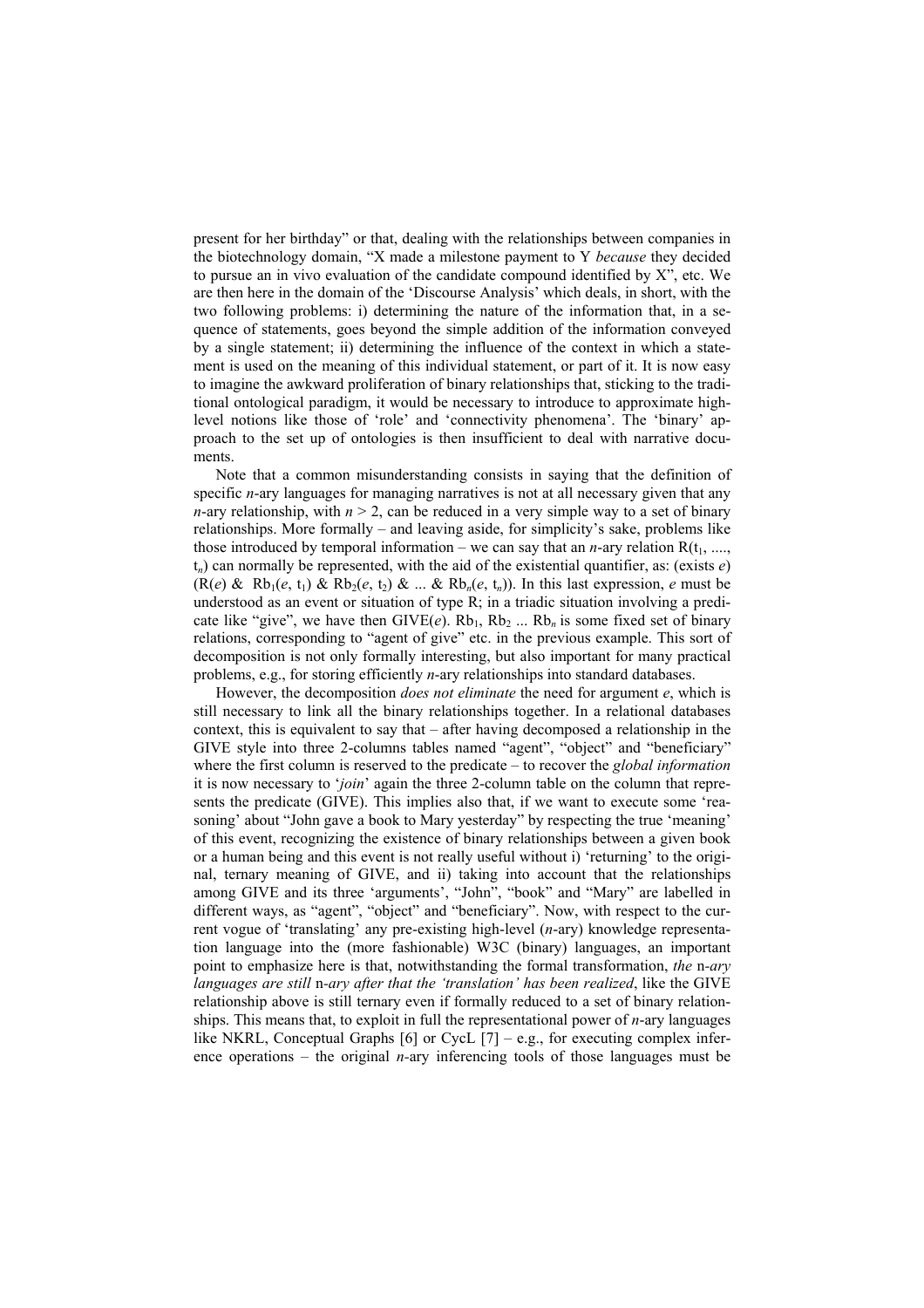used. As a consequence, these languages – after a possible conversion into binary format – must in fact be 'translated back' into the original format *n*-ary to get the best of their characteristics and to avoid the usual 'binary' limitations.

The discussion above should have demonstrated the need of disposing of 'true' *n*ary language to deal adequately with narrative documents. Unfortunately, suggestions in this context are quite scarce in a Semantic Web (W3C) context. The most recent one consists in a working paper from the W3C Semantic Web Best Practices and Deployment Working Group (SWBPD WG) about "Defining N-ary Relations on the Semantic Web", see [8]. That paper proposes some extensions to the binary paradigm to allow the correct representation of narratives like: "Christine has breast tumour with high probability", "Steve has temperature, which is high, but failing", "John buys a 'Lenny the Lion' book from books.Example.com for \$15 as a birthday gift" or "United Airlines flight 3177 visits the following airports: LAX, DFW, and JFK". This working paper has aroused many criticisms. Leaving aside the fact that only four, very particular 'narratives' are examined, without any convincing justification for that choice, the criticisms have focused mainly on the arbitrary introduction, through reification processes, of fictitious (and inevitably *ad hoc*) 'individuals' to represent the *n*-ary relations – note that this one is the usual (*ad hoc*) solution used by the builders of 'classical' binary ontology to simulate some simple *n*-ary situations. More specific and 'technical' remarks have been also formulated, about, e.g., the use in the proposed *n-*ary solutions of 'infamous' W3C constructs like the RDF 'blank nodes', aka 'anonymous resources'. We can also note that the paper says nothing about the way of dealing, in concrete situations, with those 'connectivity phenomena' evoked above.

#### **2.2 Previous '***n-***ary' Solutions and Related Problems**

A well-formed and complete solution to the *n*-ary problem has been long known: it is based on the notions of 'conceptual predicate' and, as already stated, of 'conceptual role'. Returning then to the "John gave a book…" example above, a complete representation that captures all the 'meaning' of this elementary narrative amounts to:

- Defining john, mary, book 1 and yesterday as 'individuals', instances of general 'concepts' like *human\_being*, *information\_support* and *calendar\_day* or of more specific concepts. Concepts and instances (individuals) are, as usual, collected into a 'binary' ontology (built up using a tool like, e.g., Protégé).
- Defining an *n*-ary structure organised around a conceptual predicate like, e.g., PHYSICAL TRANSFER, and associating the above individuals (the arguments) with the predicate through the use of conceptual roles that specify their 'function' within the global narrative. john will then be introduced by an AGENT (or SUBJECT) role, book 1 by an OBJECT (or PATIENT) role, mary by a BENEFICIARY\_role, yesterday\_by a TEMPORAL\_ANCHOR role.

Formally, an *n*-ary structure defined as above can be described as:

$$
(L_i (P_j (R_1 a_1) (R_2 a_2) ... (R_n a_n))) ,
$$
 (1)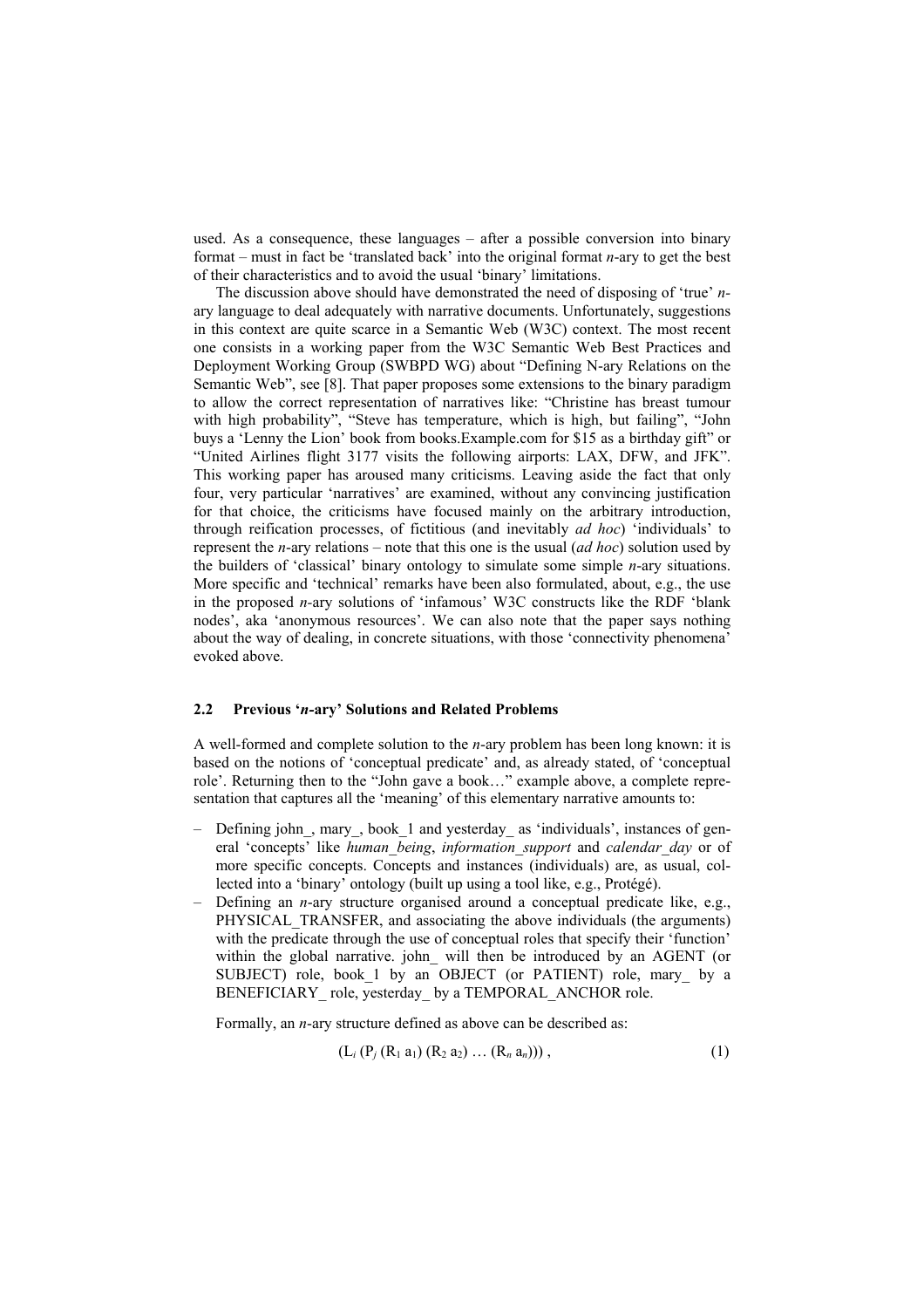where  $L_i$  is the symbolic label identifying the particular *n*-ary structure (e.g., that corresponding to the "John gave a book..." example),  $P_i$  is the conceptual predicate,  $R_k$  is the generic role and  $a_k$  the corresponding argument (the individuals john, mary\_ etc.). Note that if, in the binary decomposition Rb*i*(*e*, Arg*i*) introduced above, we equate: *e* with  $P_i$ , Rb<sub>i</sub> with R<sub>k</sub>, and Arg<sub>i</sub> with  $a_k$ , we obtain a set of binary relationships that coincide with the (R*i* a*i*) cells of (1) taken *individually*. As already stated, the whole conceptual structure represented by (1) must be considered *globally*.

Many solutions that can be reduced formally to (1) have been suggested in the last sixty years. To limit ourselves to some 'Knowledge Representation-oriented' examples, we can mention here Silvio Ceccato's 'correlators' (a sort of roles) used, in the context of his experiments of Mechanical Translation, to represent narratives as a network of triadic structures, see [9]. Other examples concern the Conceptual Dependency theory of Roger Schank [10], Schubert's Propositional Notation [11], Sowa's Conceptual Graphs [6, 12], NKRL, etc. Linguistic theories that make use of notions similar to that of 'role' are Case Grammars [13], Jackendoff's thematic roles [14], Kamp's Discourse Representation Structures [15], etc. Always in a 'linguistic' context, a recent trend concerns the fact of dealing with 'events' like 'grammatical objects', see [16], in the sense that the semantics of events can be seen to depend from verbs' syntactic structures. The 'story trees' of Mani and Pustejovsky see, e.g., [17], introduced from a Computational Linguistics and Text Summarization perspective have strong similarities with the 'binding structures' of NKRL used to deal with the already mentioned 'connectivity phenomena'. Eventually, in a Description Logics context, a language called DLR that supports *n*-ary relations has been defined, see [18] for details about its use for reasoning on UML (Unified Modeling Language) class diagrams. The basic conceptual elements of DLR are 'concepts' and '*n-*ary relations'.

We can then wonder why we have to re-discuss the *n*-ary problem again. The answer lies in the *combinatorial explosion* linked with all the possible associations among predicates, roles and arguments that arise when passing from binary to *n*-ary expressions like (1). The situation gets also worse when we consider that:

- No universal agreement exists on the list of roles.
- Predicates are primitives in Schank's Conceptual Dependency and NKRL, then lowering the number of possible combinations, but totally free in, e.g., Schubert, Sowa or in the linguistic theories.
- $-$  The arguments  $a_k$  in (1) can be represented, in turn, by complex structures introducing new conceptual operators and new conceptual arguments. If the above example becomes, e.g.: "John gave a book and some flowers to Mary yesterday", a correct representation of the argument introduced by the OBJECT/PATIENT role must in fact i) include an operator in the COORDINATION style, and ii) ways of SPECIFYING 'flowers' (a plural…) as 'some' – see, in the next Sections, the 'binding operators' and the 'expansions' in NKRL.

When we add also the problem of taking into account the 'connectivity phenomena', it is easy to understand why the need for producing an *operational, standardized, theoretical and practical solution* to *n-*ary relationships problems still exists.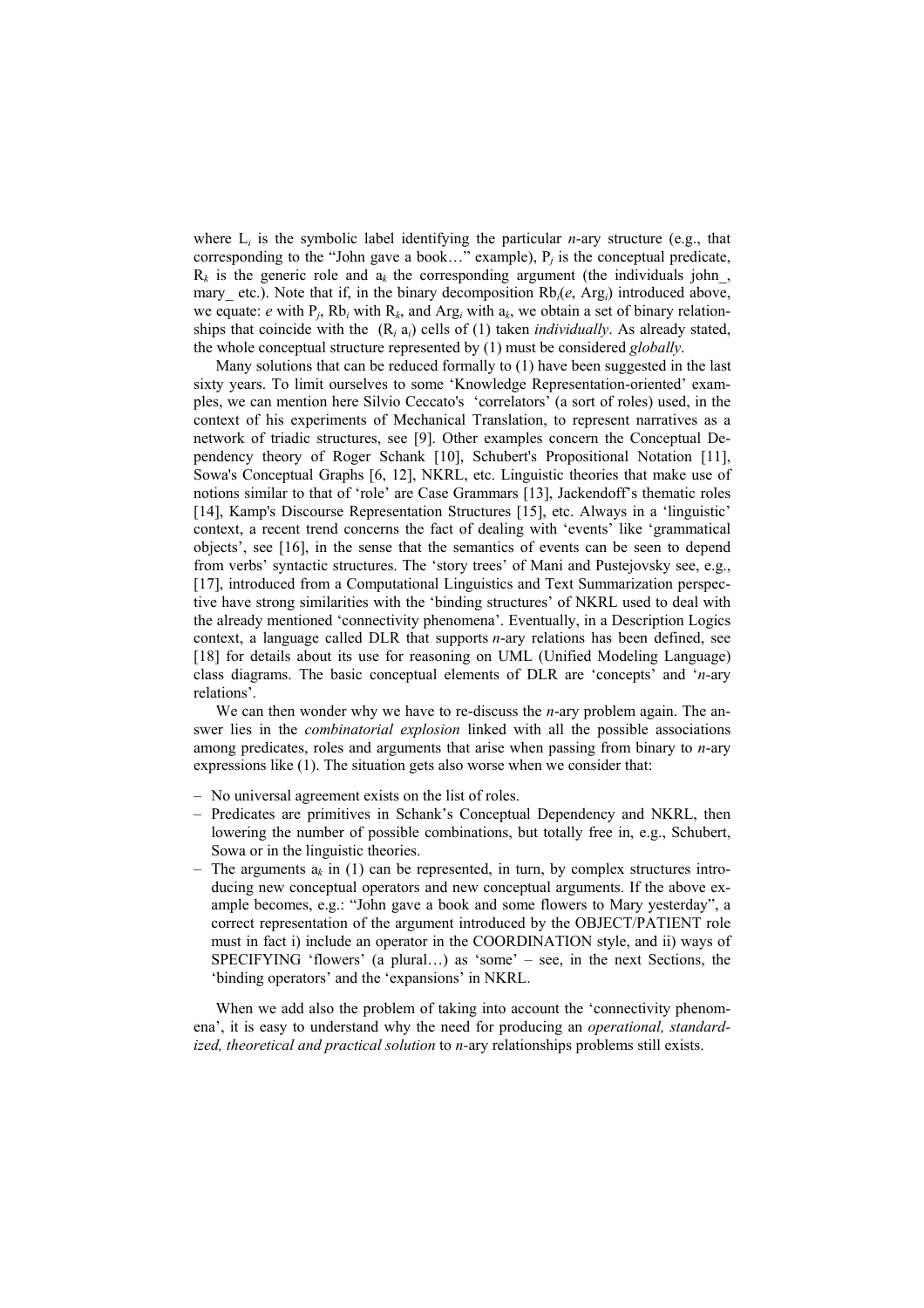## **3 A Brief Survey of the NKRL Solution**

#### **3.1 Generalities**

NKRL innovates with respect to the current ontological paradigms by adding to the usual ontologies of concepts an 'ontology of events', i.e., a new sort of hierarchical organization where the nodes correspond to *n*-ary structures called 'templates'. In the NKRL environment, the 'ontology of concepts' is called HClass (hierarchy of classes): HClass is not fundamentally different from one of the ontologies that can be built up by using tools in the Protégé style. The 'ontology of events' – HTemp, hierarchy of templates – is, on the contrary, basically different; the two hierarchies operate in a strictly integrated way in an NKRL context. A partial representation of HClass is given in Fig. 1; a full description is given in [19]. Fig. 2 reproduces the 'symbolic labels' of part of the templates included in the Produce: branch of HTemp.



Fig. 1. Partial representation of HClass, the 'traditional' ontology of concepts

Instead of using the traditional *object (class, concept) – attribute – value* organization, templates are generated from the association of *quadruples* that follow the general schema (1) supplied above. Predicates pertain to the set {BEHAVE, EXIST, EXPERIENCE, MOVE, OWN, PRODUCE, RECEIVE}, and roles to the set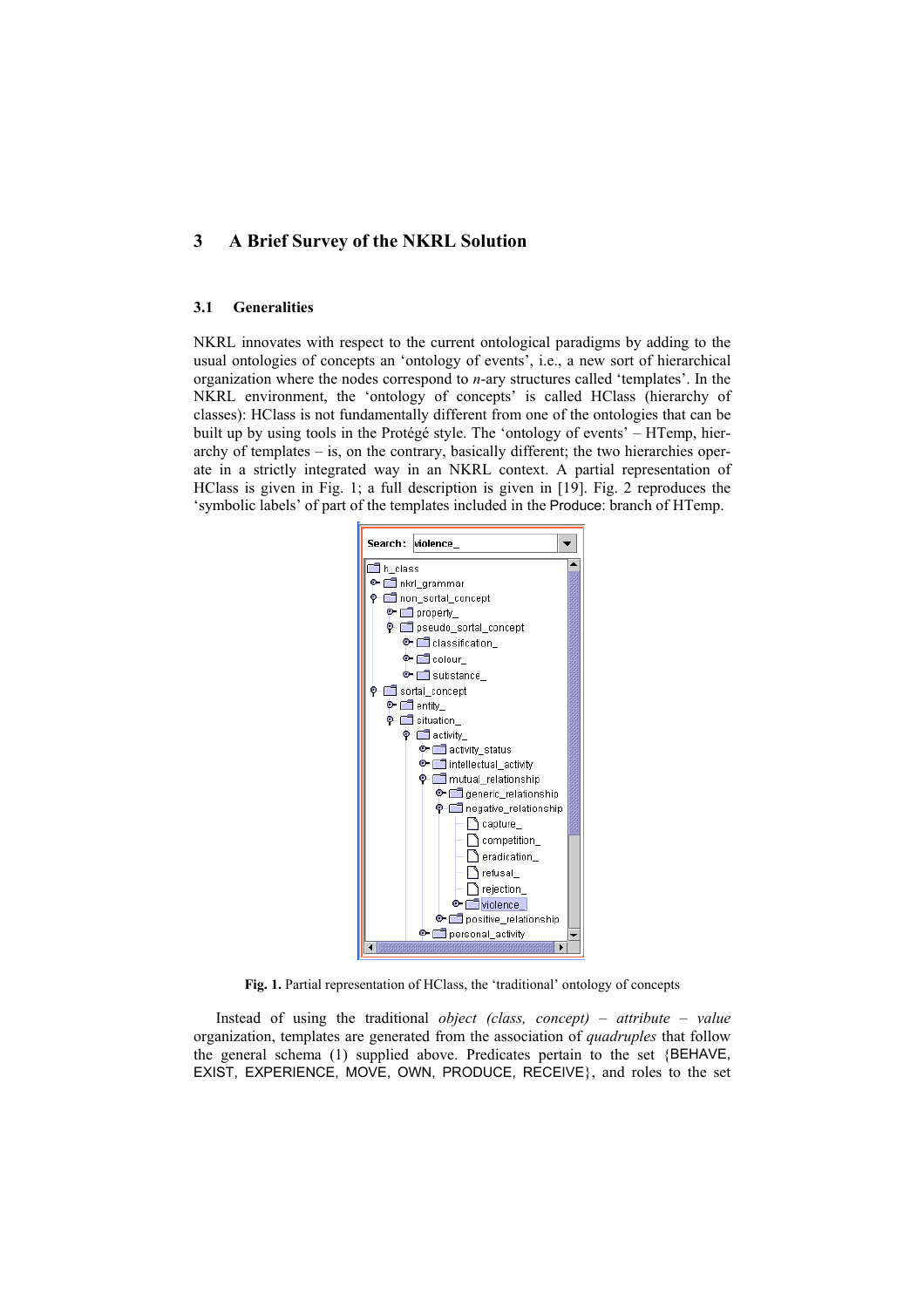EXPERIENCE, MOVE, OWN, PRODUCE, RECEIVE}, and roles to the set {SUBJ(ect), OBJ(ect), SOURCE, BEN(e)F(iciary), MODAL(ity), TOPIC, CONTEXT}; predicates and roles are then 'primitives'. An argument  $a_k$  of the predicate, see (1), denotes indirectly through a 'variable' either a simple 'concept' or a structured association ('expansion') of several concepts. In both cases, the concepts can only be chosen among those included in the HClass hierarchy; this fact, linked with the 'primitive' character of predicates and roles, allows to reduce considerably the potential combinatorial explosion associated with formulas like (1).



Fig. 2. Partial representation of the PRODUCE branch of HTemp, the 'ontology of events'

Templates formally represent generic classes of elementary events like "move a physical object", "be present in a place", "produce a service", "send/receive a message", "build up an Internet site", etc. – for additional details and a full description of HTemp, see again [19]. When a particular event pertaining to one of these general classes must be represented, the corresponding template is 'instantiated' to produce what, in the NKRL's jargon, is called a 'predicative occurrence'. To represent a simple narrative – extracted from one of the new stories of the 'Philippines' original corpus – like: "On November 20, 1999, in an unspecified village, an armed group of people has kidnapped Robustiniano Hablo", we must then select firstly in the HTemp hierarchy the template corresponding to 'execution of violent actions', see Fig. 2 and Table 1a below. This template is a specialization (see the 'father' code in Table 1a) of the particular PRODUCE template corresponding to "perform some task or activity".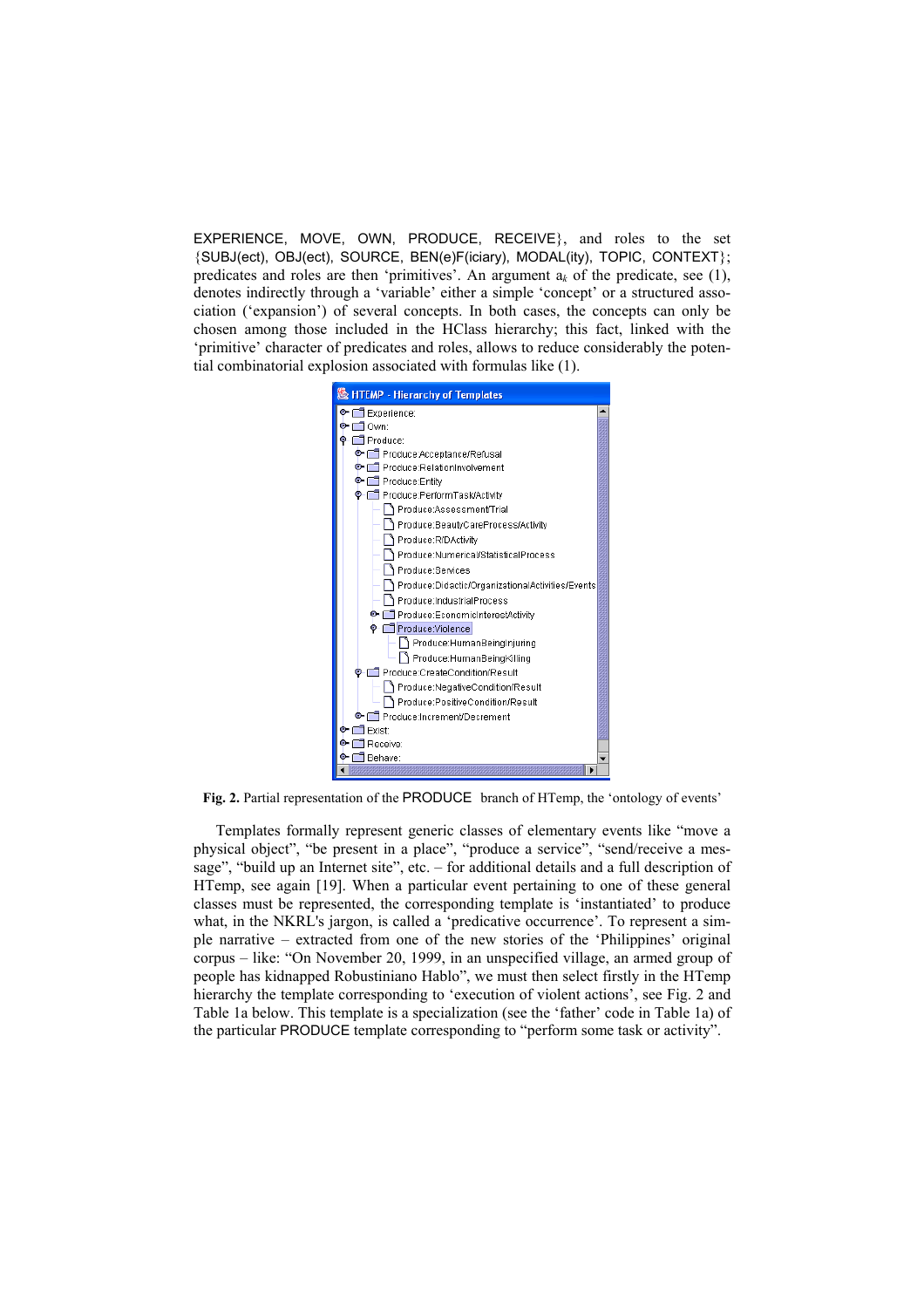**Table 1.** Building up and querying predicative occurrences

```
I
a) 
name: Produce:Violence
father: Produce:PerformTask/Activity 
position: 6.35
NL description: 'Execution of Violent Actions on the Filler of the BEN(e)F(iciary) Role' 
   PRODUCE SUBJ var1: [(var2)] 
                 OBJ var3
                 [SOURCE var4: [(var5)]] 
                 BENF var6: [(var7)] 
                 [MODAL var8] 
                 [TOPIC var9] 
                 [CONTEXT var10] 
                {[modulators], ≠abs} 
var1 = <human_being_or_social_body> 
 var3 = <violence_> 
 var4 = <human_being_or_social_body> 
 var6 = <human_being_or_social_body> 
 var8 = <criminality/violence_related_tool>  <general_characterising_property> 
            <machine_tool> 
            <small_portable_equipment>  <violence_>  <weapon_> 
 var9 = <h_class> 
var10 = \langlesituation > | \langlespatio/temporal relationship> | \langlesymbolic label>
 var2, var5, var7 = <geographical_location> 
b) 
mod3.c5) PRODUCE SUBJ (SPECIF INDIVIDUAL_PERSON_20 weapon_wearing 
                                    (SPECIF cardinality_ several_)): (VILLAGE_1) 
                       OBJ kidnapping
                       BENF ROBUSTINIANO HABLO
                        CONTEXT #mod3.c6 
                        date-1: 20/11/1999 
                        date-2: 
 Produce:Violence (6.35) 
On November 20, 1999, in an unspecified village (VILLAGE_1), an armed group of people 
has kidnapped Robustiniano Hablo. 
c) 
PRODUCE 
SUBJ : human_being :
OBJ : violence
BENF : human_being : 
{} 
date1 : 1/1/1999 
date2 : 31/12/1999
Is there any information in the system concerning violence activities during 1999?
```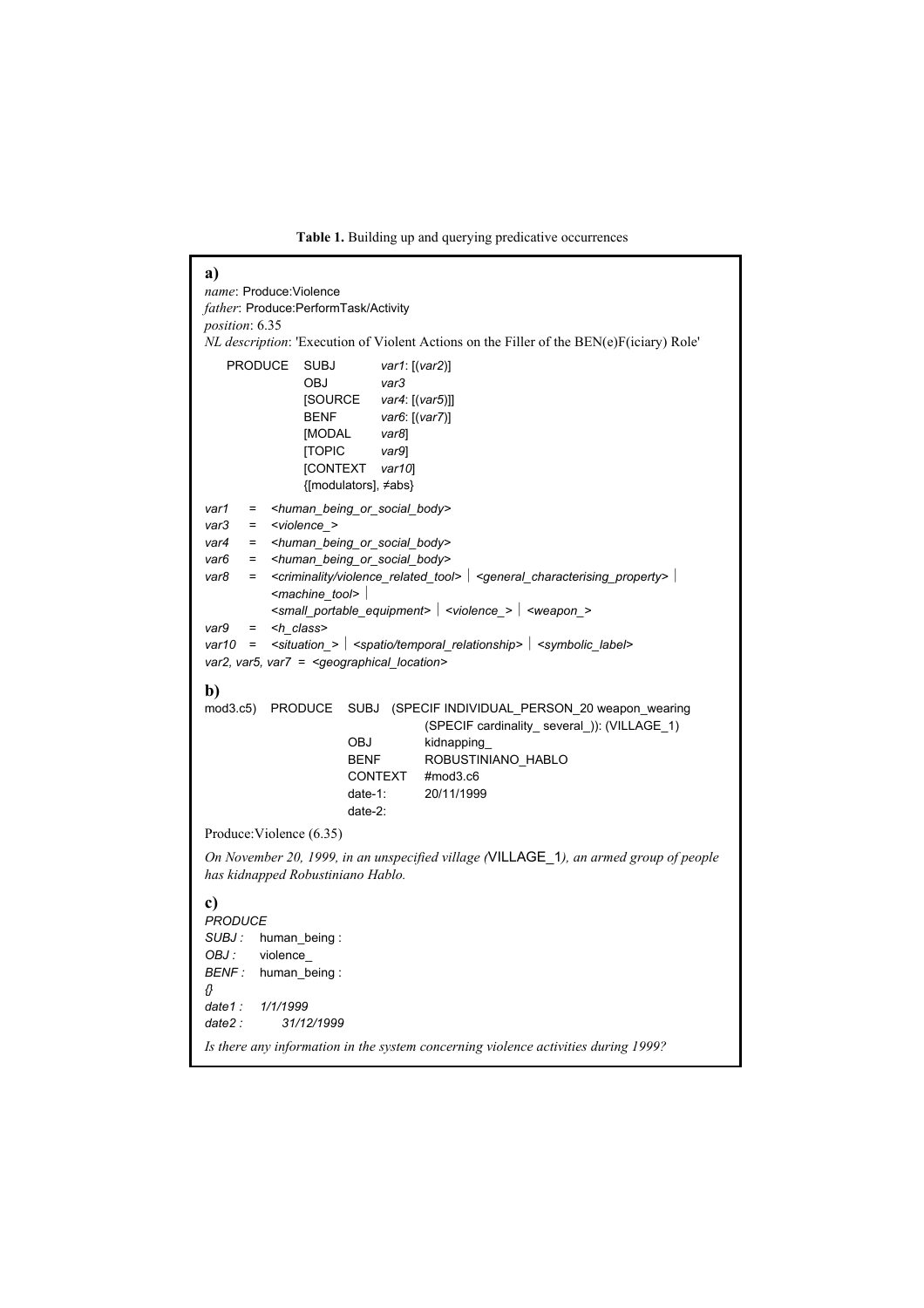As it appears from Table 1a, the arguments of the predicate (the  $a_k$  terms in (1)) are represented by variables with associated constraints. When deriving a predicative occurrence like mod3.c5 in Table 1b, the role fillers in this occurrence must conform to the constraints of the father-template. For example, ROBUSTINIANO\_HABLO (the 'BEN(e)F(iciary)' of the action of kidnapping) and INDIVIDUAL\_PERSON\_20 (the unknown 'SUBJECT', actor, initiator etc. of this action) are both 'individuals', instances of the HClass concept individual person: this last is a specialization of human being or social body, see, in Table 1a, the constraint on the variables *var1* and var6. The 'attributive operator', SPECIF(ication), of Table 1b, is one of the four operators that make up the AECS sub-language, used for the set up of 'structured arguments' ('expansions'). Apart from  $SPECIF = S$ , AECS includes also the disjunctive operator, ALTERN(ative) = A, the distributive operator, ENUM(eration) = E, and the collective operator,  $COORD$ (ination) = C. In particular, the (recursive) SPECIF lists, with syntax (SPECIF  $e_i$ ,  $p_1$ ,  $p_n$ ), are used to represent the properties or attributes which can be asserted about the first element  $e_i$ , concept or individual, of the list.

Until now, we have evoked the NKRL solutions to the problem of representing *elementary (simple) events*. To deal now with those *'connectivity phenomena*' that arise when several elementary events are connected through causality, goal, coordination and subordination etc. links, NKRL makes use of second order structures created through *reification* of the conceptual labels of the predicative occurrences. A simple example concerns the filler of the CONTEXT role in the occurrence mod3.c5 of Table 1b: in this case ('completive construction'), the 'context' of the kidnapping is supplied by a whole predicative occurrence, mod3.c6, telling us that the kidnapping happened when Robustiniano Hablo was on his way home with his father. More complex examples of second order constructions are the 'binding occurrences', that consist of lists of symbolic labels of predicative occurrences; the lists are differentiated making use of specific binding operators like GOAL and CAUSE, see [1, 2, 3].

#### **3.2 'Search Patterns' and the First Level of Inference Procedures**

The *basic building block* for all the NKRL querying and inference procedures is the Fum, Filtering Unification Module, see also [20]. It takes as input specific NKRL data structures called 'search patterns'.

Search patterns are the NKRL counterparts of natural language queries; they offer then the possibility of querying *directly* an NKRL knowledge base of conceptual annotations. Formally, these patterns correspond to *specialized/partially instantiated templates* pertaining to the HTemp hierarchy, where the '*explicit variables*' that characterize the templates (*vari* , see Table 1a) *have been replaced by concepts/individuals compatible with the constraints imposed on these variables in the original templates*. In a search pattern, the concepts are used as '*implicit variables*'. When trying to unify a search pattern with the predicative occurrences of the knowledge base, a concept can then *match* the individuals representing its own instances and all its subsumed concepts in HClass with their own instances. The set of predicative occurrences unified by a search pattern constitutes the *answer* to the query represented by the pattern.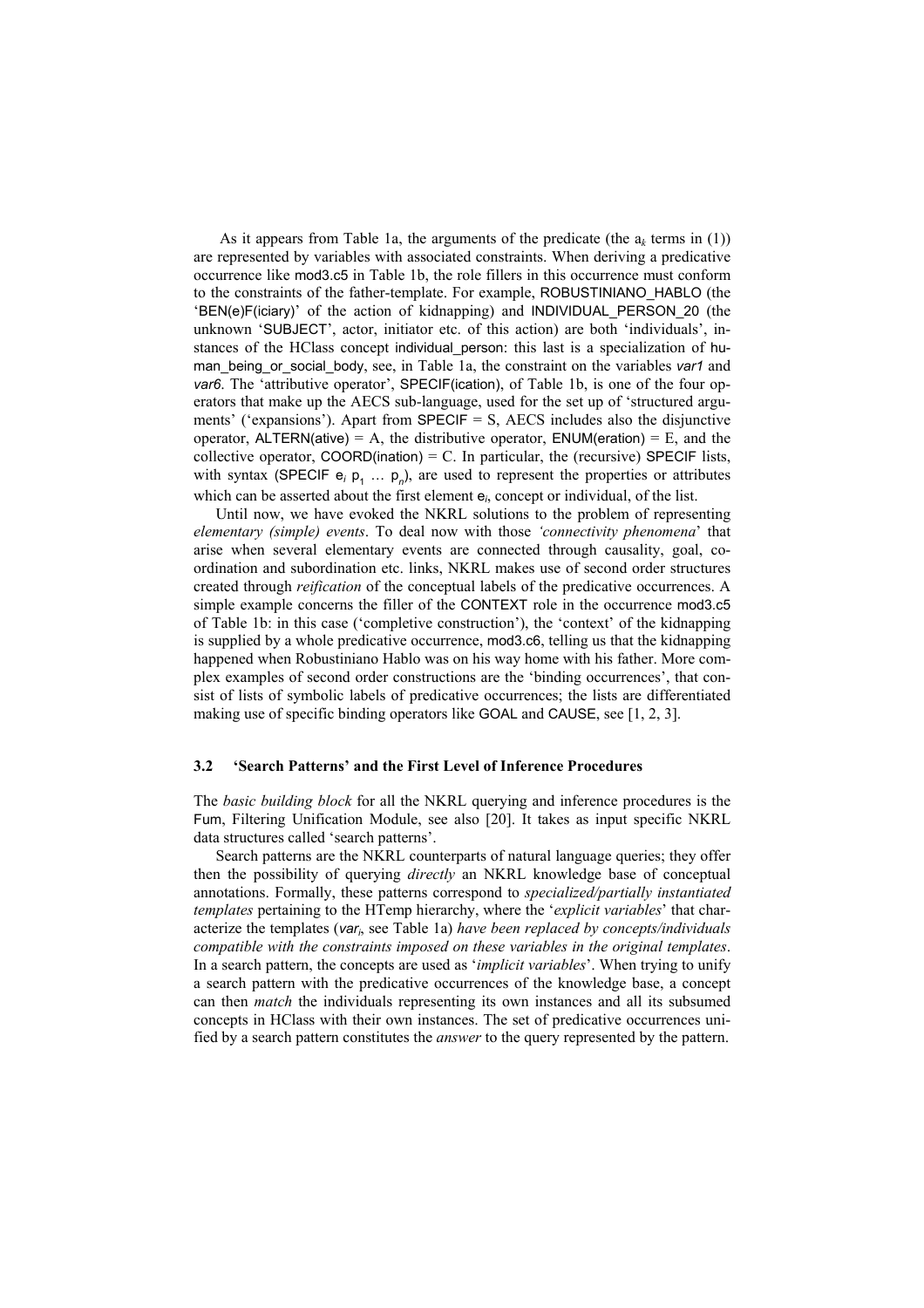A simple example of search pattern, translating the query: "Is there any information in the system about violence events occurred during the year 1999?" is reproduced in Table 1c, producing the occurrence mod3.c5 (Table 1b) as one of the possible answers.

#### **3.3 High Level Inference Procedures, 'Hypotheses' and 'Transformations'**

The *high-level inferencing operations* of NKRL correspond mainly to the use of two complementary classes of inference rules, hypotheses and transformations. Execution of both hypotheses and transformations require the use of a real InferenceEngine, having Fum as its core mechanism. Let us then suppose we have directly retrieved, thanks to an appropriate search pattern, the occurrence conc2.c34, see Table 2a, which corresponds to the information: "Pharmacopeia, an USA biotechnology company, has received 64,000,000 USA dollars from the German company Schering in connection with a R&D activity". We will suppose, moreover, that this occurrence is not *explicitly* related with other occurrences in the base by second order elements. Under these conditions, we can activate the InferenceEngine module of NKRL, asking it to try to *link up automatically* the information found by the search pattern with other information present in the base. If this is possible, this last information will represent a sort of 'causal explanation' of the information originally retrieved – i.e., in our example, an 'explanation' of the money paid to Pharmacopeia by Schering. A hypothesis rule that could fit our case is hypothesis *h1* reproduced in Table 2b.

From an algorithmic point of view, InferenceEngine works according to a backward chaining approach with chronological backtracking. Four '*environment variables*' are used:

- VALAFF (*valeurs affectables* in French), holds the values provisionally assigned to the variables *vari* of the three schemata of Table 2 (*premise*, *cond1* and *cond2*) that implement the reasoning steps of the hypothesis: these values can be deleted after a backtracking operation;
- DESVAR holds the final values associated with the variables *vari* when the successful processing of one of the reasoning schemata has been completed;
- RESTRICT holds all the constraints (HClass terms) associated with the variables *var<sub>i</sub>* of the different reasoning schemata: these constraints will be used to build up systematically *all* the search patterns that can be derived from these schemata;
- OCCUR holds the list of the symbolic names of all the occurrences retrieved by the search patterns derived from the reasoning schemata: the values bound to *vari* retrieved in these occurrences are used to build up the VALAFF lists.

The first set of operations corresponds to the execution of the Exeprem submodule of InferenceEngine, and consists in trying to unify, *using Fum*, the *premise* of the hypothesis, see Table 2b, and the event (the payment in our case, see conc2.c34) to be 'explained' – more exactly, in trying to unify (using Fum) *the event and the different search patterns derived from the premise by systematically substituting to the variables var1 and var2, see Table 1b, the associated constraints*. In our case, the premise variable *var1* can only be substituted by the constraint company\_; on the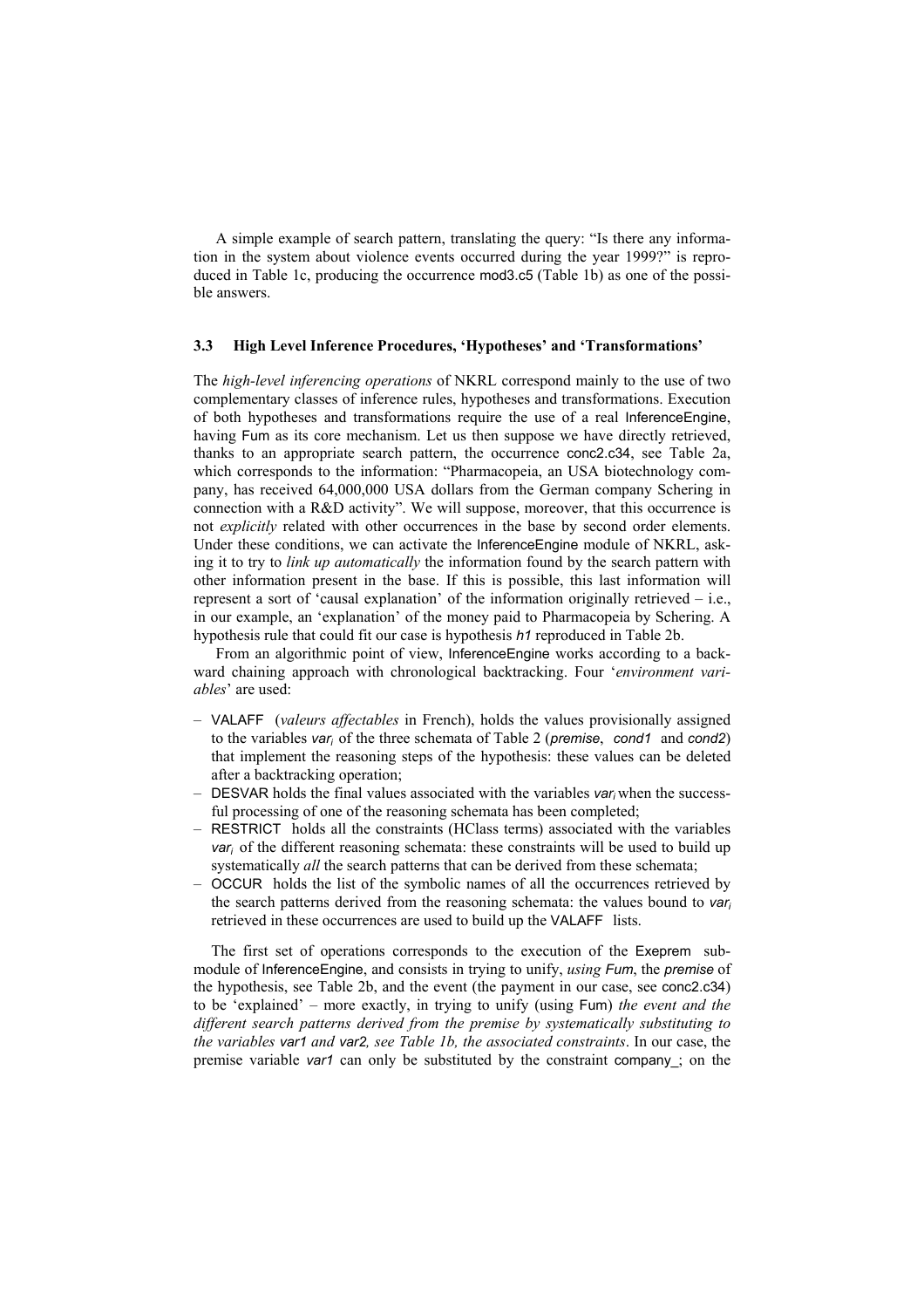contrary, two substitutions, *var2* = human\_being and *var2 =* company\_ are possible for the variable *var2*. A first search pattern will be then built up by substituting human\_being for *var2*, i.e., a first unification with the event to explain will be tried by using a search pattern corresponding to a payment done by an *individual person* instead of a *company*. This unification obviously fails.

| a)                                                                                                                      |                                                   |                                     |                                                                                                                                                                                                              |  |  |  |  |  |  |
|-------------------------------------------------------------------------------------------------------------------------|---------------------------------------------------|-------------------------------------|--------------------------------------------------------------------------------------------------------------------------------------------------------------------------------------------------------------|--|--|--|--|--|--|
| conc2.c34)                                                                                                              | RECEIVE SUBJ                                      |                                     | (SPECIF PHARMACOPEIA<br>(SPECIF biotechnology_company USA_))<br>(SPECIF money_usa_dollar<br>(SPECIF amount 64,000,000))<br>(SPECIF SCHERING<br>(SPECIF pharmaceutical_company GERMANY_))<br>r and d activity |  |  |  |  |  |  |
|                                                                                                                         |                                                   | <b>OBJ</b>                          |                                                                                                                                                                                                              |  |  |  |  |  |  |
|                                                                                                                         |                                                   | SOURCE                              |                                                                                                                                                                                                              |  |  |  |  |  |  |
|                                                                                                                         |                                                   | <b>TOPIC</b><br>date1:<br>date $2:$ |                                                                                                                                                                                                              |  |  |  |  |  |  |
| b)                                                                                                                      |                                                   |                                     |                                                                                                                                                                                                              |  |  |  |  |  |  |
| <b>HYPOTHESIS h1</b>                                                                                                    |                                                   |                                     |                                                                                                                                                                                                              |  |  |  |  |  |  |
| premise:                                                                                                                |                                                   |                                     |                                                                                                                                                                                                              |  |  |  |  |  |  |
| <b>RECEIVE</b>                                                                                                          | <b>SUBJ</b><br>OBJ<br>SOURCE var2                 | var1<br>money                       |                                                                                                                                                                                                              |  |  |  |  |  |  |
| var1 = company<br>var2 = human_being, company_                                                                          |                                                   |                                     |                                                                                                                                                                                                              |  |  |  |  |  |  |
| A company has received some money from another company or a physical person.                                            |                                                   |                                     |                                                                                                                                                                                                              |  |  |  |  |  |  |
| first condition schema (cond1):                                                                                         |                                                   |                                     |                                                                                                                                                                                                              |  |  |  |  |  |  |
| <b>PRODUCE</b>                                                                                                          | SUBJ<br><b>OBJ</b><br><b>BENF</b><br><b>TOPIC</b> | var3                                | (COORD var1 var2)<br>(COORD var1 var2)<br>(SPECIF process var4)                                                                                                                                              |  |  |  |  |  |  |
| $var3$ = mutual relationship, business agreement<br>var4 = artefact                                                     |                                                   |                                     |                                                                                                                                                                                                              |  |  |  |  |  |  |
| The two parties mentioned in the premise have concluded an agreement about the creation of<br>a some sort of 'product'. |                                                   |                                     |                                                                                                                                                                                                              |  |  |  |  |  |  |
| second condition schema (cond2):                                                                                        |                                                   |                                     |                                                                                                                                                                                                              |  |  |  |  |  |  |
| <b>PRODUCE</b>                                                                                                          | SUBJ<br><b>OBJ</b><br><b>MODAL</b><br>CONTEXT     | var1<br>var4<br>var5<br>var3        |                                                                                                                                                                                                              |  |  |  |  |  |  |
| var5 = industrial_process, technological_process                                                                        |                                                   |                                     |                                                                                                                                                                                                              |  |  |  |  |  |  |
| condition schema.                                                                                                       |                                                   |                                     | The company that received the money has actually created the product mentioned in the first                                                                                                                  |  |  |  |  |  |  |

**Table 2.** An example of hypothesis rule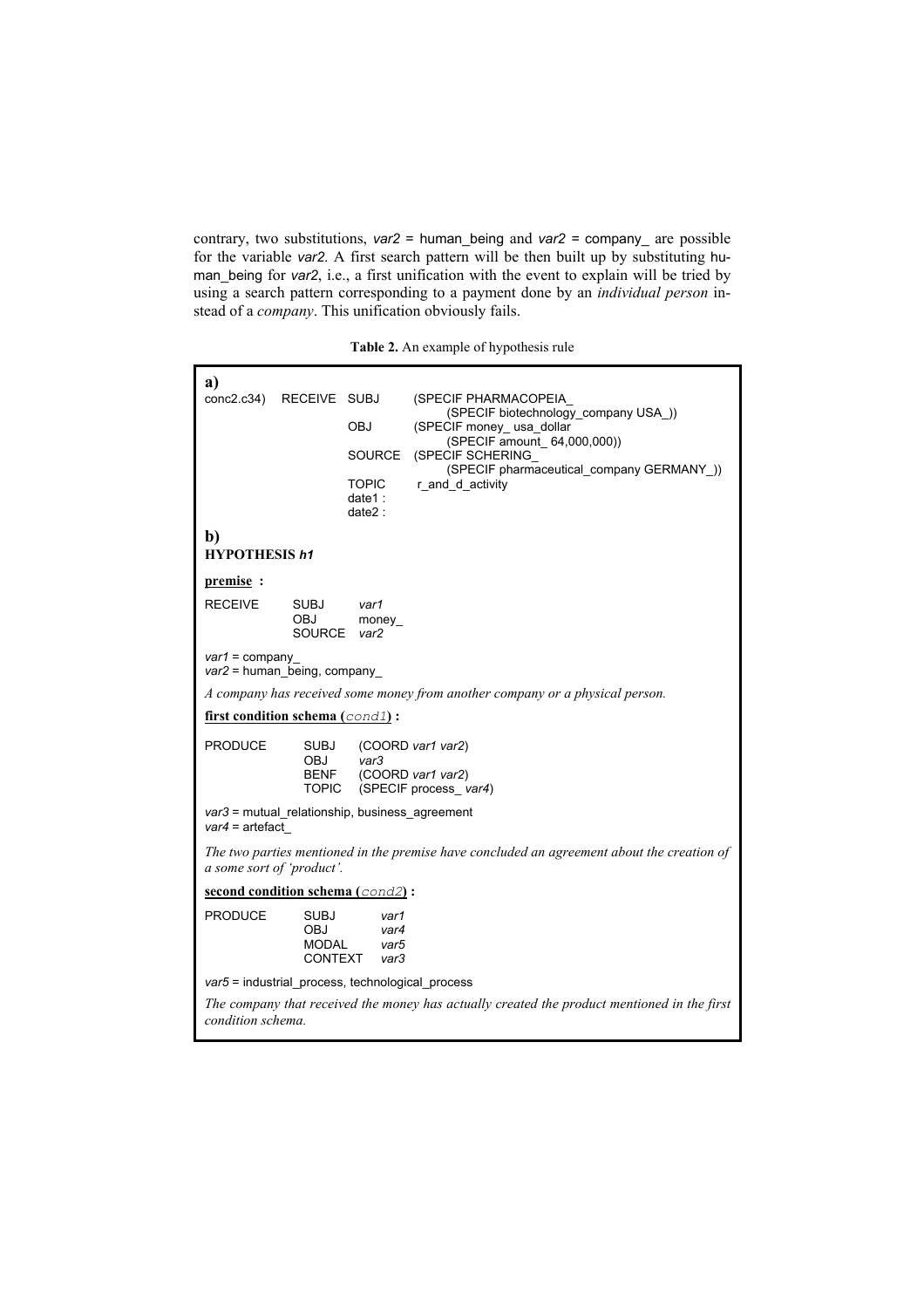The engine then 'backtracks' making use of a second sub-module of InferenceEngine, Reexec. The association *var2* = human\_being is removed and, using the constraint values stored in RESTRICT, the engine builds up a new pattern making use now of the value var2 = company, that will unify the value SCHERING in conc2.c34. The engine can then continue the processing of the hypothesis *h1*; the two values *var1* = PHARMACOPEIA\_ and *var2* = SCHERING\_ will then be stored in DESVAR and passed to the first condition schema (*cond1*), see Table 2b. The search patterns derived from this condition schema – by taking into account the values already bound in DESVAR to *var1* and *var2* and by replacing systematically, as usual, all the other variables with the associated constraints – will be tested by a third submodule of InferenceEngine, Execond. This last is called *whenever there exist conditions favourable for advancing in the hypothesis*, in other words, for being able to process a new condition schema. Exeprem and Execond perform then the forward traversal of the choice tree, with Reexec being systematically called whenever the conditions for a backtracking exist. The difference between Exeprem and Execond consists mainly in the fact that, in an Execond context, the unification of the search patterns derived from the condition schemata is tested *against the general knowledge base of predicative occurrences to (try to) find possible unifications with these occurrences* while, in an Exeprem context, the unification concerns only the search patterns derived from the premise and the (unique) starting occurrence.

As usual, many deadlocks are generated in the course of the Execond operations. Without entering into further details  $-$  see [3] for additional information  $-$  we will, eventually, find in the base an instantiation of *cond1* corresponding to an event of the form: "Pharmacopeia and Schering have signed two agreements concerning the production by Pharmacopeia of a new compound, COMPOUND\_1". The values associated with the variables *var3* (r\_and\_d\_agreement and sale\_agreement) and *var4* (COMPOUND\_1) in *cond1* will then be used to create the search patterns derived from *cond2*. It will then be possible to retrieve an occurrence corresponding to the information: "In the framework of an R&D agreement, Pharmacopeia has actually produced the new compound". The global information retrieved through the execution of the hypothesis can then supply a sort of 'plausible explanation' of Schering's payment: Pharmacopiea and Schering have concluded some agreements for the production of a given compound, and this compound has been actually produced by Pharmacopeia.

The second class of inference rules considered here, the 'transformation rules', are used to obtain a *plausible answer* from a repository of predicative occurrences also in the absence of the explicitly requested information (i.e., when a direct query formulated in Fum terms fails), by searching *semantic affinities* between what is requested and what is really present in the repository. The principle employed consists in using these rules to automatically 'transform' the original query (i.e., the original search pattern) into one or more different queries (search patterns) that *are not strictly 'equivalent' but only 'semantically close' to the original one.*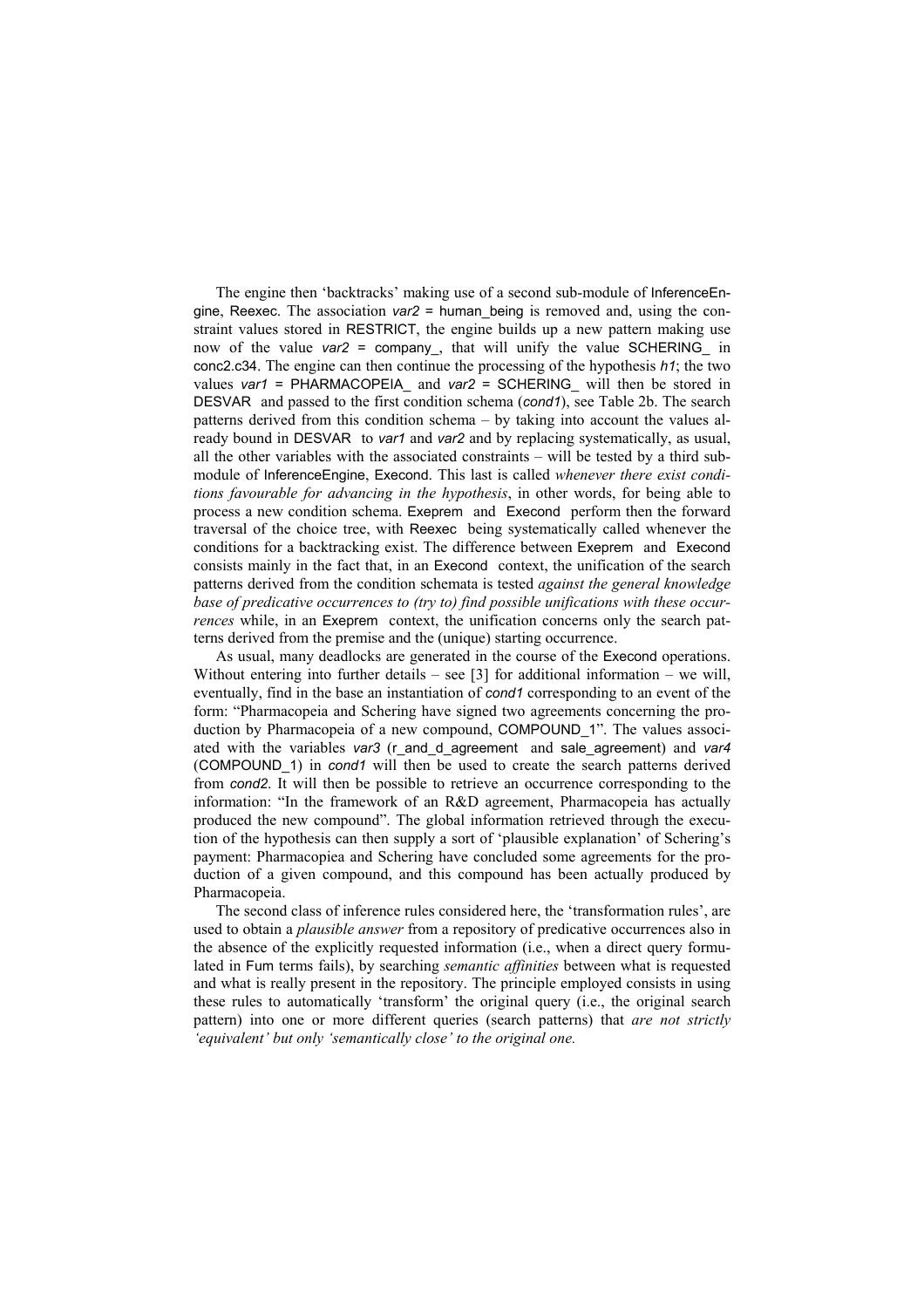To pass now to a Parmenides example, suppose we ask: "Search for the existence of some links between ObL (a well known international 'terrorist') and Abubakar Abdurajak Janjalani, the leader of the Abu Sayyaf group" – the Abu Sayyaf group is one of the Muslim independence movements in Southern Philippines. In the absence of a direct answer, the corresponding search pattern can be transformed into: "Search for the attestation of the transfer of economic/financial items between the two", which could lead to retrieve: "During 1998/1999, Abubakar Abdurajak Janjalani has received an undetermined amount of money from ObL through an intermediate agent".

From a formal point of view, transformation rules are made up of a left-hand side, the '*antecedent*' – i.e. the formulation, in search pattern format, of the 'query' to be transformed – and one or more right-hand sides, the '*consequent(s)*' – the representation(s) of one or more queries that must be substituted for the given one. A transformation rule can, therefore, be expressed as: *A* (antecedent, left-hand side)  $\Rightarrow$  *B* (consequent(s), right-hand side). The 'transformation arrow', ' $\Rightarrow$ ', has a double meaning:

- operationally speaking, the arrow indicates the *direction* of the transformation: the left-hand side *A* (the original search pattern) is removed and replaced by the righthand side *B* (one or more new search patterns);
- the 'semantic' meaning of the arrow is that the information obtained through *B implies* (in a weak meaning) the information we should have obtained from *A*.

Some formal details can be found in [3]. A representation of the Parmenides 'economic/financial transfer' transformation introduced before is given in Table 4.

| 'economic/financial transfer' transformation :                                                                                                                       |                                 |                                    |                                                                                                                                                                                |  |         |                              |                      |  |
|----------------------------------------------------------------------------------------------------------------------------------------------------------------------|---------------------------------|------------------------------------|--------------------------------------------------------------------------------------------------------------------------------------------------------------------------------|--|---------|------------------------------|----------------------|--|
| T1)                                                                                                                                                                  | <b>BEHAVE</b>                   | <b>SUBJ</b><br><b>OBJ</b><br>MODAL | (COORD1 var1 var2) $\Rightarrow$<br>(COORD1 var1 var2)<br>var3                                                                                                                 |  | RECEIVE | SUBJ<br>OBJ<br><b>SOURCE</b> | var2<br>var4<br>var1 |  |
| $var1$ = human being or social body<br>$var2$ = human_being_or_social_body<br>$var3$ = business agreement, mutual relationship<br>$var4 = economic/financial$ entity |                                 |                                    |                                                                                                                                                                                |  |         |                              |                      |  |
|                                                                                                                                                                      | $(e.g., money)$ from the other. |                                    | To verify the existence of a relationship or of a business agreement between two (or<br>more) persons, try to verify if one of these persons has received a 'financial entity' |  |         |                              |                      |  |

**Table 4.** A simple example of 'transformation' rule.

#### **3.4 Recent Developments**

The two main modalities of inferencing of NKRL, 'hypotheses' and 'transformations', have been 'integrated' in a Parmenides context. 'Integrating' corresponds to:

– From a practical point of view, transformations can now be used to find some useful answers when the search patterns derived *directly* from a condition schema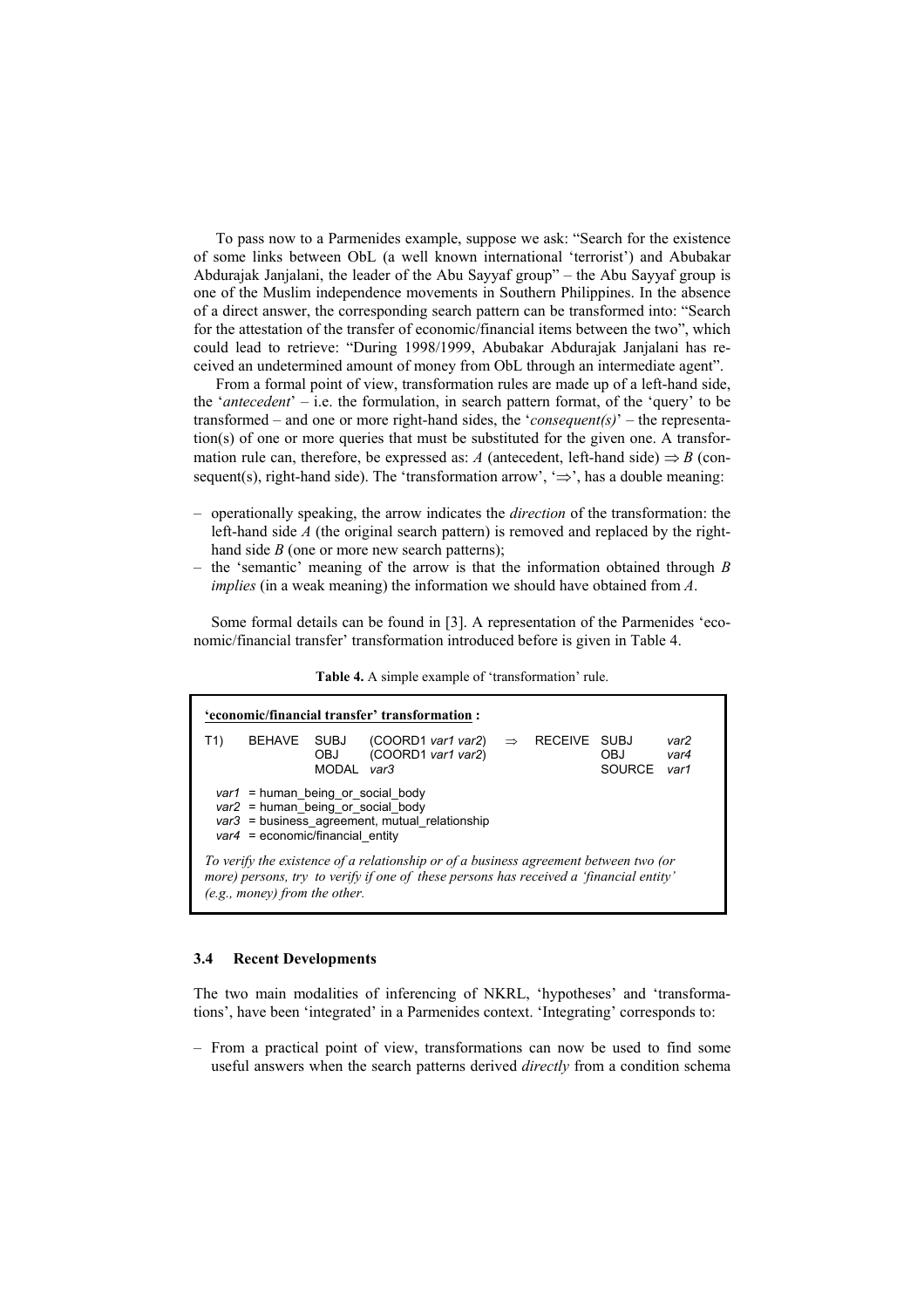of a hypothesis fail: a hypothesis deemed then to fall short can continue successfully until its normal end.

– From a more general point of view, transformations can be used to modify in an *a priori* unpredictable way the reasoning steps (condition schemata) to be executed within a 'hypothesis' context. This is equivalent to 'break' the predefined scenarios proper to the hypothesis rules, and to augment then the possibility of discovering 'implicit information' within the knowledge base.

A complete description on the integration procedures can be found in [21]; a recent, very detailed paper on this topic is [22]. Here, we will limit ourselves to supply an informal example. Let us suppose that, as one of the possible answers to a question concerning kidnapping events, we have retrieved the information: "Lieven de la Marche and Eric Brake have been kidnapped by a group of people on June 13, 1999". Using a hypothesis rule like that of Table 5 to 'explain' the kidnapping will give rise to a failure because of the impossibility of satisfying directly the 'intermediate' steps Cond1, Cond2 and Cond3 of *h2*, i.e., of founding *direct matches* of the search patterns derived from these condition schemata with information in the knowledge base.

**Table 5.** Inference steps for the *h2* hypothesis

| <b>(Cond1)</b> The kidnappers are part of a separatist movement or of a terrorist organization. |  |  |  |  |
|-------------------------------------------------------------------------------------------------|--|--|--|--|
| (Cond2) This separatist movement or terrorist organization currently practices ransom           |  |  |  |  |
| kidnapping of particular categories of people.                                                  |  |  |  |  |
| <b>(Cond3)</b> In particular, executives or assimilated categories are concerned (other rules   |  |  |  |  |
| deal with civil servants, servicemen, members of the clergy etc.).                              |  |  |  |  |
| (Cond4) It can be proved that the kidnapped is really a businessperson or assimilated.          |  |  |  |  |

If we allow now the use of transformations in a hypothesis context, this means to make use of a hypothesis *h2* having a format *potentially equivalent* to that of Table 6. For example, the proof that the kidnappers are part of a terrorist group or separatist organization can be now obtained *indirectly*, transformation T3, by checking whether they are members of a specific subset of this group or organization. We can see, in particular, that a whole family of transformations corresponds to the condition schemata Cond2 of *h2*. They represent variants of this general scheme: the separatist movement or the terrorist organization, or some group or persons affiliated with them, have requested/received money for the ransom of the kidnapped. Note that transformation T2 implies only one 'consequent' schema, whereas all the residual transformations of the 'family' are 'multi-consequent'.

### **4 Conclusion**

In this paper, we have first shown that the usual ontological tools, both the 'traditional' (frame-based) ones and the new ones proposed in a Semantic Web context, are unable to offer complete and reliable solutions to the problem of a non-trivial repre-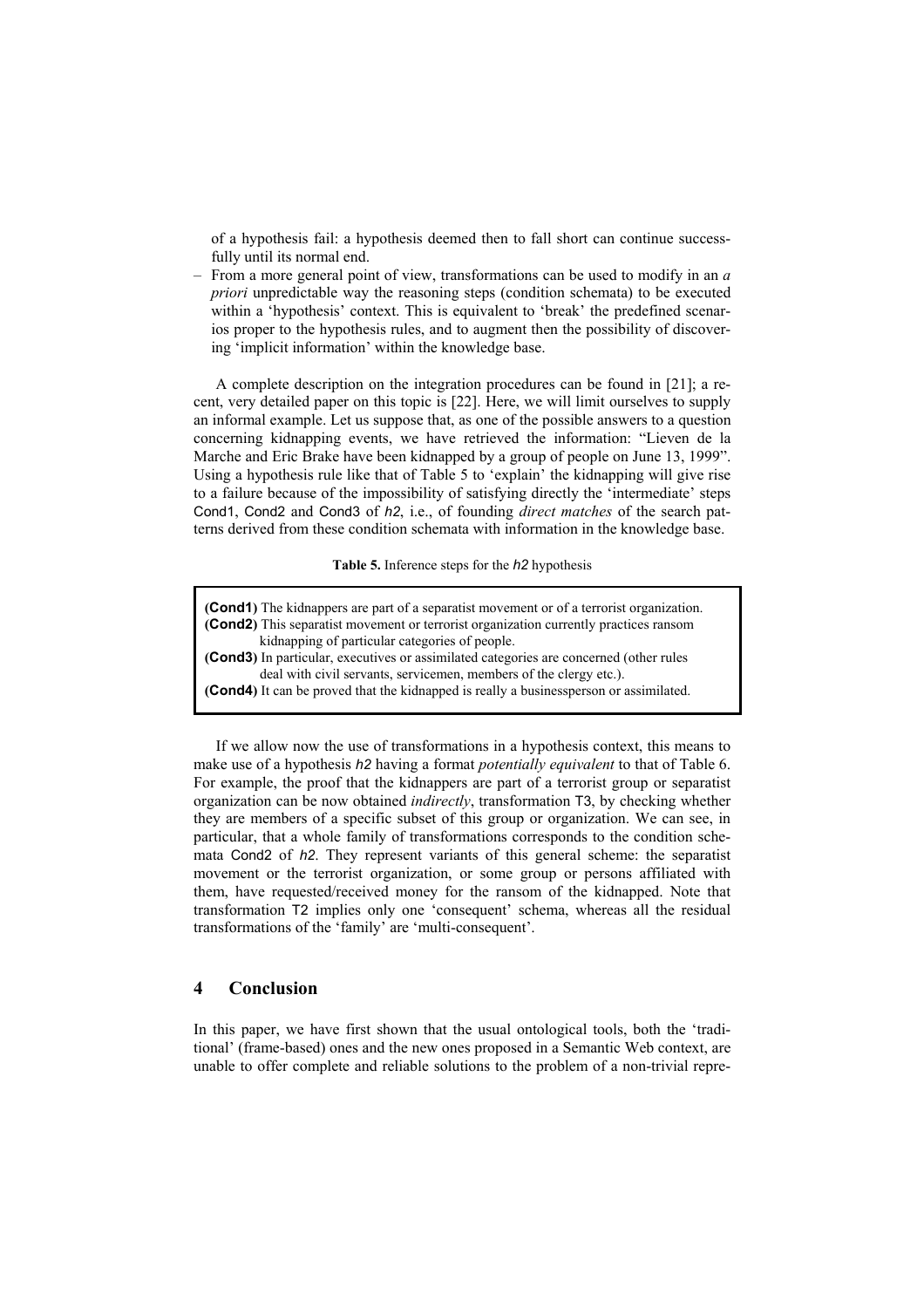sentation and exploitation of that economically important and ubiquitous type of multimedia information corresponding to the 'narratives'. After having recalled the existence of early proposals in this field, we have supplied some details about NKRL (Narrative Knowledge Representation Language), a fully implemented, up-to-date knowledge representation and inferencing system especially created for an 'intelligent' exploitation of narrative knowledge. The main innovation of NKRL consists in associating with the traditional ontologies of concepts an 'ontology of events', i.e., a hierarchical arrangement where the nodes correspond to *n*-ary structures called 'templates'. After having briefly discussed the query/answering tools associated with NKRL, the paper ends by mentioning recent work in the inferencing domain.

**Table 6.** Rule *h2* with transformations concerning the intermediary inference steps



### **References**

- 1. Zarri, G.P. (1998). Representation of Temporal Knowledge in Events: The Formalism, and Its Potential for Legal Narratives. Information & Communications Technology Law. 7, 213-241
- 2. Zarri, G.P. (1997). NKRL, a Knowledge Representation Tool for Encoding the 'Meaning' of Complex Narrative Texts. Natural Language Engineering. 3, 231-253
- 3. Zarri, G.P. (2003a). A Conceptual Model for Representing Narratives. In: Innovations in Knowledge Engineering. Adelaide: Advanced Knowledge International